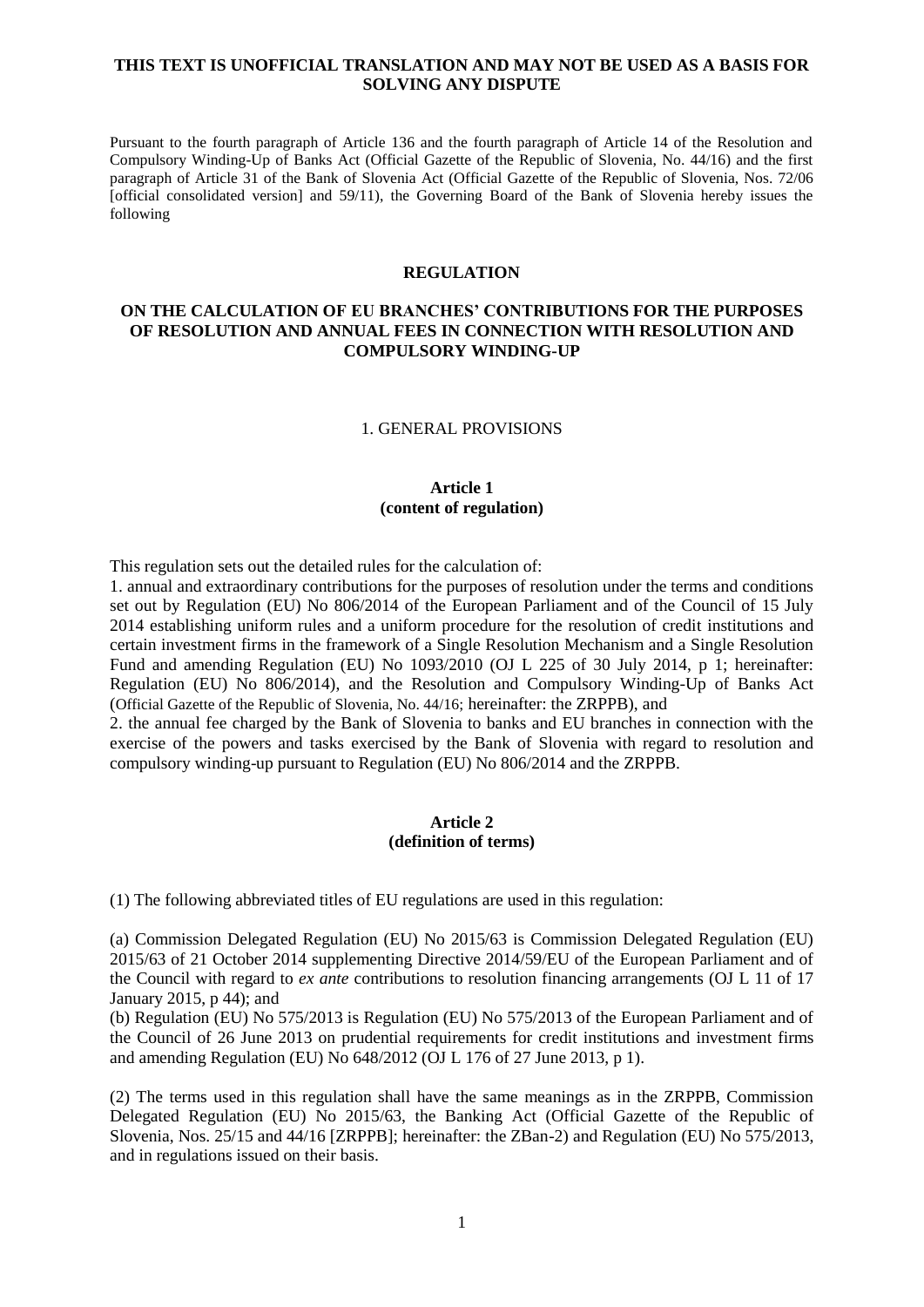### **THIS TEXT IS UNOFFICIAL TRANSLATION AND MAY NOT BE USED AS A BASIS FOR SOLVING ANY DISPUTE**

(3) Wherever this regulation makes reference to the provisions of other regulations, these provisions shall apply in their wording applicable at the time in question.

## 2. CALCULATION OF EU BRANCHES' CONTRIBUTIONS FOR RESOLUTION

## **Article 3 (calculation of** *ex-ante* **contributions)**

(1) The annual *ex-ante* contribution of an EU branch is a lump sum in the amount of EUR 15,000.

(2) In individual cases the Bank of Slovenia may stipulate a different amount of the *ex-ante*  contribution for an EU branch, having regard for the circumstances set out in the third paragraph of Article 136 of the ZRPPB.

(2) If the institution is being newly supervised for only a certain part of a contribution period, its partial annual contribution shall be collected together with the annual contribution for the subsequent contribution period.

#### **Article 4 (calculation of extraordinary** *ex-post* **contributions)**

(1) In the event of the need for payment of extraordinary *ex-post* contributions, the amount of the extraordinary *ex-post* contribution of an EU branch is calculated having regard for the ratio of the amount of the annual contribution paid by the EU branch to the total amount of the annual contributions of all banks and EU branches.

(2) The extraordinary contributions in an individual year may not exceed three times the amount of the annual contribution.

### 3. ANNUAL FEE IN CONNECTION WITH RESOLUTION AND COMPULSORY WINDING-UP

#### **Article 5 (calculation of annual fee)**

(1) For the purpose of calculating the annual fee, the Bank of Slovenia shall calculate the total amount of the annual fee on the basis of the costs actually incurred in connection with the powers and tasks exercised by the Bank of Slovenia with regard to resolution and compulsory winding-up pursuant to Regulation (EU) No 806/2014 and the ZRPPB in the individual year for which the fee is being charged. The total amount of the annual fee in an individual financial year shall not exceed the Bank of Slovenia's actual costs in the year in question. The actual costs encompass the Bank of Slovenia's direct and indirect costs in connection with the exercise of powers and tasks with regard to resolution and compulsory winding-up pursuant to Regulation (EU) No 806/2014 and the ZRPPB. The determination of the Bank of Slovenia's actual costs shall not take account of costs incurred by the Bank of Slovenia in connection with specific resolution or compulsory winding-up proceedings.